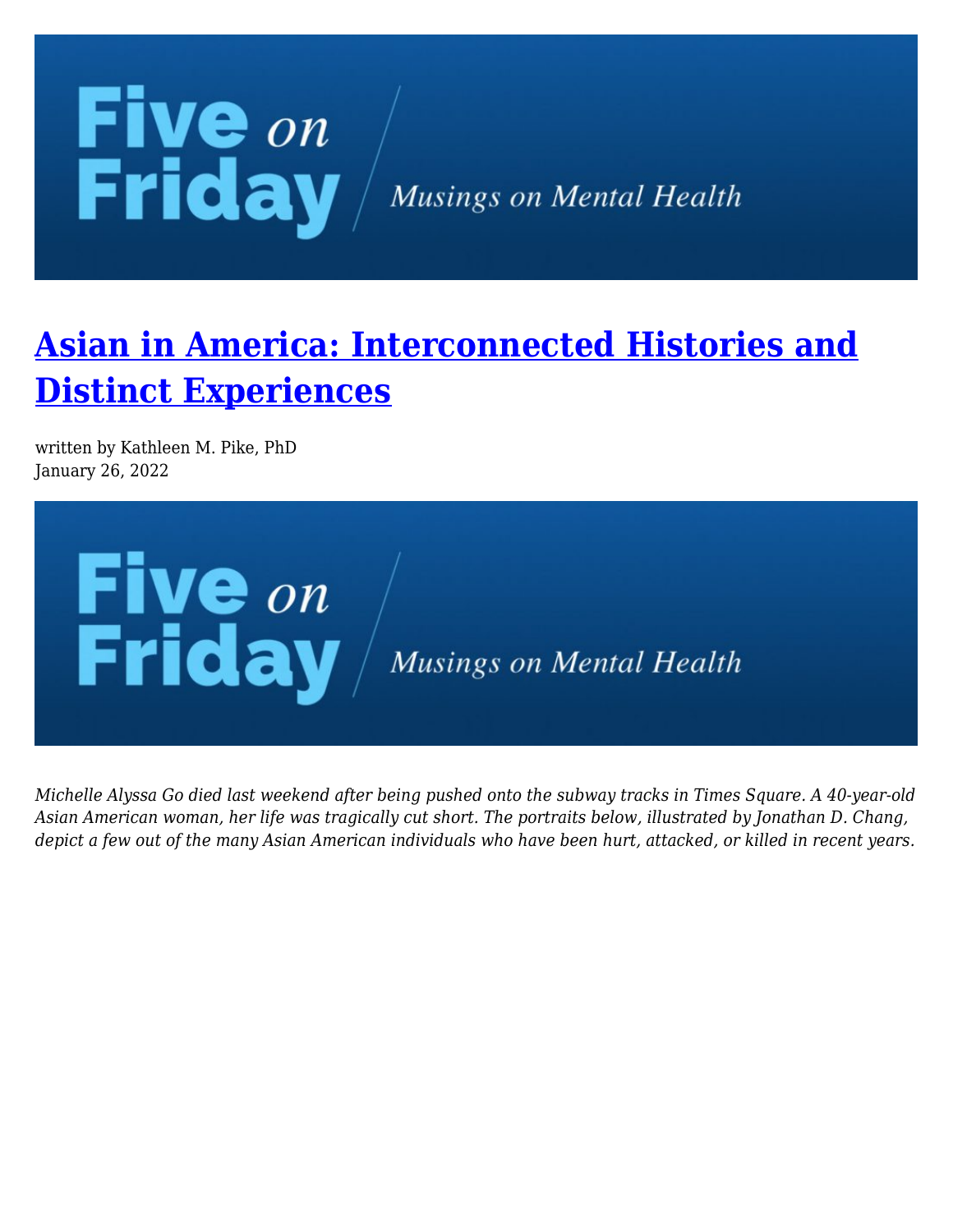

AAPI Portraits, by Jonathan D. Chang (@jdschang)

*I had a chance to talk with Rayna Wang to learn how this most recent tragic event is reverberating through the Asian American community – in NYC and beyond. Rayna identifies as a 1.5 generation Chinese American immigrant and works as the Communications and Publications Coordinator with our Center. She is also a licensed social worker and provides psychotherapy to Asian American children and families in Queens.*

**1. There was a vigil held in Times Square following Michelle Alyssa Go's death. We don't know if this act of violence was motivated by racism, sexism, severe mental illness, or some combination of factors. What impact has this tragic event had on the Asian American community?** It's complicated. Seeing another Asian American woman being killed hurts a lot, for a community that has been scapegoated and discriminated against for centuries. I could put together a lengthy list of policies, practices, and rhetoric showing how Asian Americans have long been blamed for plagues (in San Francisco and in Honolulu), targeted for "taking away jobs" (murder of Vincent Chin), and accused of espionage or terrorism (Japanese Internment Camps, McCarthyism/Red Scare, post 9/11 violence towards South Asian Muslim and Sikh Americans, and Trump-era rhetoric of Chinese spies in academia). The rise in discrimination and violence during the COVID-19 pandemic is an unfortunate reminder that this history also lives in the present day. Even if this incident is not classified as a hate crime, it is painful and traumatic when another member of the community dies due to an act of violence. At the same time, it's important to focus on prevention too, since we know that people experiencing homelessness and mental illness have also long been marginalized and deserve to have consistent and holistic support.

**2. While working as the Communications and Publications Coordinator for our Center at Columbia, you've also continued to work in the community as a clinical social worker. How has the pandemic impacted the Chinese American clients you work with and their mental health?** What stands out to me most is the economic impact. While I got to keep my jobs and work remotely, most of my clients, or my young clients' parents, lost their jobs because restaurants, taxi services, nail salons, and retail stores shut down or were operating with reduced staff for over a year. Many of my counseling sessions were over the telephone, and it's hard to do any sort of "therapy" when clients have \$20 left in their wallet and are extremely stressed because they don't know where they will sleep the next week. For those who have financial and housing stability, we talk about anxiety, fear, anger, uncertainty, racism, and various types of loss. Many sources report that Chinese Americans – on average – are high-income earners, or highly educated, but it is problematic to rely on the "average" datapoint. There is tremendous variation in employment, income, education, language abilities, and access to services, including mental health services, within the Chinese American community and the broader Asian American community.

## **3. What has this stretch been like for you as a Chinese American social worker serving individuals in**